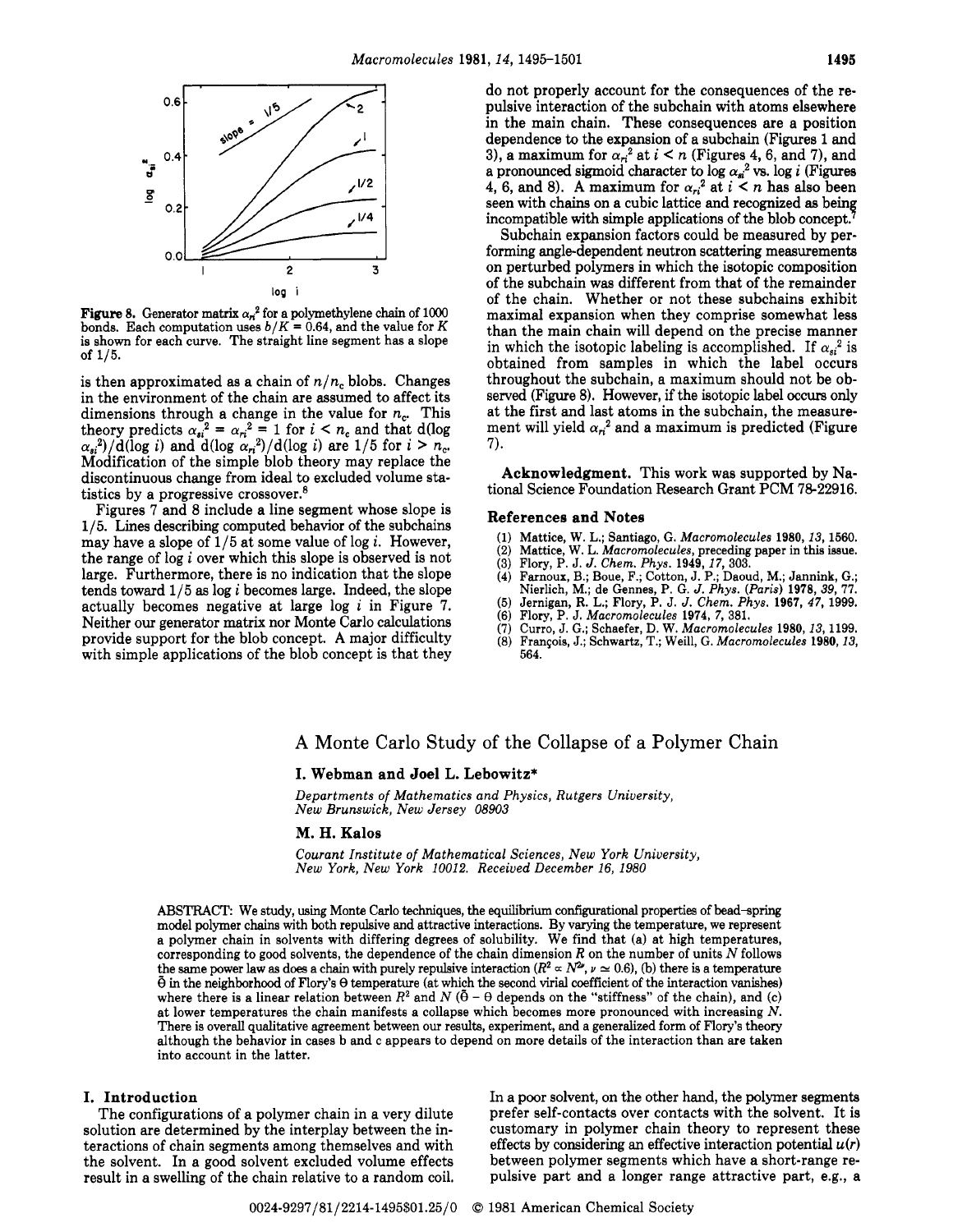Lennard-Jones type potential. The effect of the solvent on the properties of the polymer chain can then be represented, qualitatively at least, by the temperature in the Gibbs distribution of the chain (which might not be the parameter actually varied in the experiment). In analogy to what happens in an ordinary fluid, high temperatures correspond to situations in which the effective interaction between segments is predominantly repulsive (good solvent) while low temperatures enhance the role of the attractive interactions (poor solvent). $^{1,2}$ 

**A** key to understanding excluded volume effects is the observation, made by  $Flory<sup>1</sup>$  that in a good solvent, when the chain is expanded, the polymer behaves like a lowdensity gas and the interaction is dominated by binary encounters between segments. It can therefore be accounted for to a great extent by the binary cluster integral

$$
B(T) \equiv \int (1 - e^{-\beta u(r)}) dr \qquad \beta = 1/kT \qquad (1)
$$

This integral is positive at high temperatures and represents then an effective excluded volume. At the *8* temperature, defined by  $B(\theta) = 0$  (the Boyle temperature of a fluid), there is a balance between the repulsive and attractive interactions, and the "long-range" configurational properties of the polymer chain are then similar to those of an ideal random coil. For  $T < \theta$  the attractive interactions dominate and the chain collapses to a compact globular structure. This "coil-to-globular" transition is qualitatively analogous to the gas-liquid transition at constant chemical potential or constant pressure-in both cases the density changes sharply as the temperature is decreased.

The linear relation between the squared end-to-end distance  $R^2$  (or the squared radius of gyration  $S^2$ ) and the number of units *N,* characteristic of a random coil, has been experimentally verified<sup>3,4</sup> for real polymers in a  $\theta$ solvent by neutron scattering and by viscosity data. The collapse in a poor solvent has also been observed experimentally.<sup>5-7</sup> Theoretically the collapse phenomenon was first predicted by Stockmayer8 and studied both by the Flory mean field type approach $4^{9-13}$  and by the application of renormalization group methods. $2.14$  While there is not as yet complete agreement concerning the nature of the transition around  $T = \Theta$ , de Gennes and others have suggested that the behavior near the collapse (as the size increases) is characteristic of a tricritical point. $9,11,15$  These studies extend Flory's original analysis for  $T \gtrsim \theta$  by emphasizing the role of three-body interactions between chain segments at  $T \lesssim \theta$ . This can be understood by noting that at  $T = \Theta$  the binary cluster contribution vanishes, and it is then the three-body clusters which dominate the interaction energy.16 de Gennes has suggested that due to these interactions the point at which the coil is "guasiideal" will shift to a renormalized  $\theta$  temperature  $\ddot{\theta} < \theta$ and that even at  $\tilde{\theta}$  the internal structure of the chain will differ from that of an ideal coil. $^{2,14}$  At still lower temperatures in the collapsed regime, further multiple interactions become important due to the higher density of segments. The system then behaves qualitatively like a low-temperature fluid.

In the present work we study by Monte Carlo techniques the equilibrium configurational properties of bead-spring and bead-rod chains with Lennard-Jones type interactions between beads. Our results provide information about the behavior of the polymer chain in the *8* region and on the collapse transition. **Parts** of this behavior have previously been studied by Monte Carlo methods on a lattice<sup>17</sup> and in continuum<sup>18</sup> and by enumeration techniques on a lattice.<sup>19</sup> Continuum models, in addition to being more re-

alistic than lattice models, also offer the possibility of varying more parameters relevant to the problem, such **as**  the ratio between the third virial coefficient  $C(T)$  and  $B(T)$ . More generally, we feel that Monte Carlo (MC) simulations can at this stage complement both analytical theories and experimental results by offering the possibility to (a) obtain results, within known statistical errors, for a well-defined model system, (b) control the relevant parameters of the problem, and (c) probe local properties of the system that cannot be observed experimentally.

We have previously carried out Monte Carlo studies on chains with purely repulsive forces, using a Monte Carlo method with an efficient reptation dynamics to generate equilibrium configurations. $20.21$  The same method was used in the present work for the study of chains at low temperature.

The main limitation on these simulations is imposed by the number of chain segments,  $N \lesssim 80$ , which we can do in a reasonable time. We should remember, however, that in the model there is no direct angular correlation between successive beads. Each bead can, therefore, be thought of **as** representing a segment of a real polymer (something de Gennes refers to **as** a blob). The basic assumption made here is that the large-scale physical properties of the polymer which are determined by the long-range excluded volume effects do not depend too much on the precise nature of interactions and might manifest themselves already for relatively small values of *N.* Indeed the power laws which characterize the *N* dependence of **S2** and *R2*  at high temperature are obtained for chains as small as **5-10** beads. The limitation on the chain size, however, makes it difficult to resolve the subtle questions concerning the behavior of very long chains below the  $\theta$  temperature, such as the order of the coil-globule transition.

This limitation, combined with the fact that the experimental information about the gross features of the system below the *8* temperature is sparse, made it desirable to concentrate on the general behavior of the polymer chain over a wide range of temperatures around  $T = \Theta$ . We also examined the dependence of the chain properties on *N* and on a parameter which determines the relative contribution of larger clusters (which become important as  $T \leq \theta$ ) to the free energy.

### **11.** Theoretical Considerations

The qualitative behavior of a polymer chain going from an expanded to a collapsed configuration as the temperature is lowered is described in a general way by an extended form of Flory's theory.<sup>9-13</sup> There is, however, no concensus at present on the quantitative aspects of these changes. We give a brief outline of some theoretical ideas before describing our numerical simulations.

The Flory Theory. As already noted the central idea of Flory's treatment, and of subsequent treatments, is that in a good solvent the chain is swollen so the monomer density is low and only binary interactions are important.<sup>1</sup> By combining this idea with some assumptions about the entropy of a chain, Flory' obtained his famous formula for the expansion factor  $\alpha \equiv R/N^{1/2}a$ 

$$
\alpha^5 - \alpha^3 = p'B(T)N^{1/2}/a^3 \tag{2}
$$

Here  $a$  is the distance between neighbors and  $p'$  is a numerical factor of order unity. In the mean field type theory leading to eq **2,** the correlation between positions of monomers induced by the connectivity of the chain is neglected, and each monomer is assumed to see an average density  $N/R^3$  of monomers. In addition, the distribution of *R* is assumed to be Gaussian, as in a random chain without interactions. As the chain contracts in the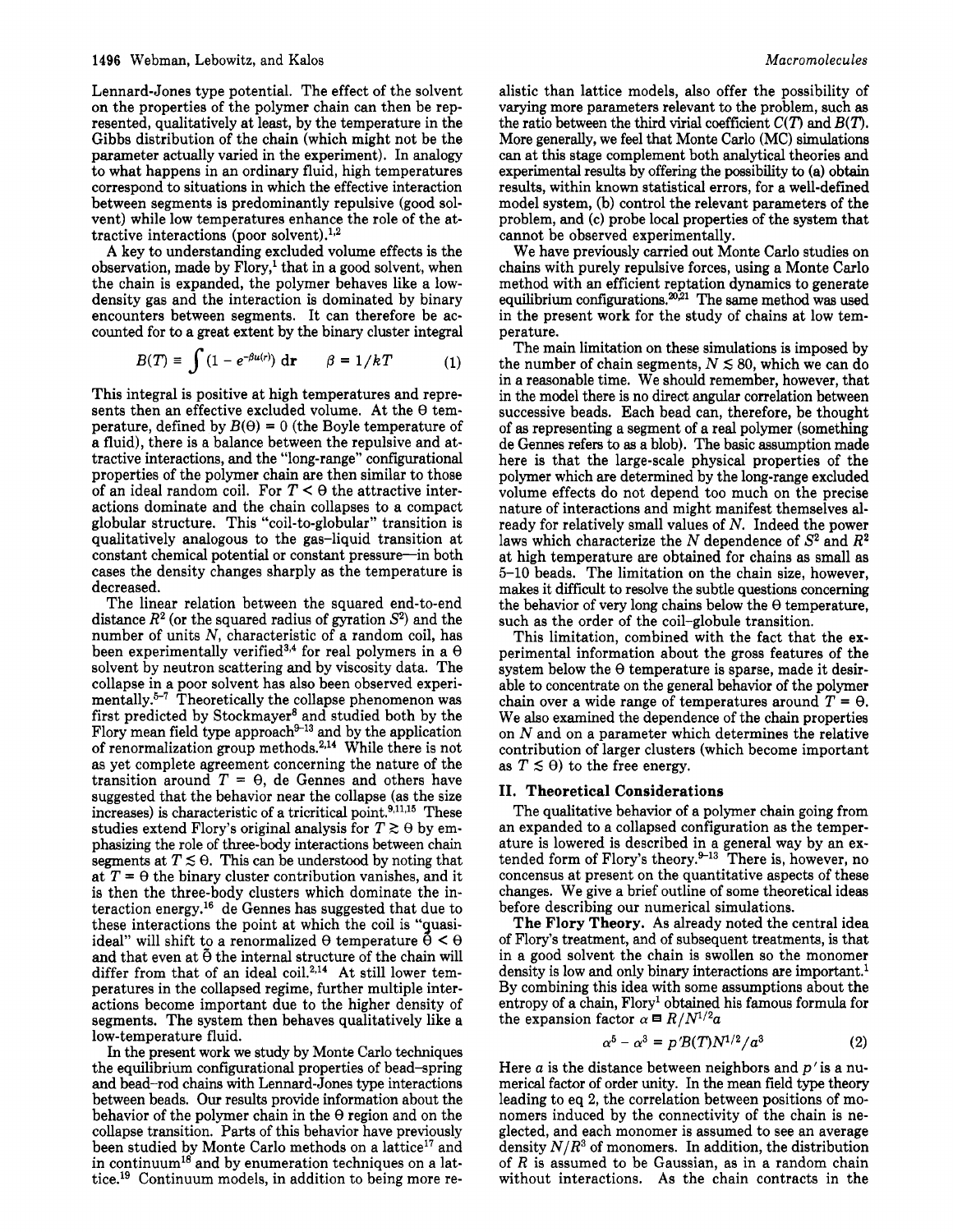poor-solvent regime, the density of monomers increases and higher order interactions become important. Flory's approach was extended to this case by de Gennes and others<sup>9,13</sup> by incorporating the contribution of three-body clusters to the free energy. The resulting formula is

$$
\alpha^5 - \alpha^3 = pB(T)N^{1/2}/a^3 + rC(T)/a^6\alpha^3 \qquad (3)
$$

Here  $C(T)$  is the third virial coefficient

$$
C(T) \propto \int f_{12} f_{13} f_{23} \, d\vec{r}_1 \, d\vec{r}_2 \, d\vec{r}_3 \tag{4}
$$

where

$$
f_{ij} \equiv e^{-\beta u(r_{(ij)})}-1
$$

and *r* is another numerical factor of order unity.

The squared radius of gyration of the chain,  $S<sup>2</sup>$ , is a more natural parameter than  $\tilde{R}^2$  below  $\theta$ . An analogous formula to eq 3 can be defined for the ratio  $\phi = S^2/(Na^2/6).12$  We recast it here in the following form:

$$
\phi^{2.5} - \phi^{1.5} - rc(T)/\phi^{1.5} = pb(T)N^{1/2}
$$
 (5)

where

$$
b(T) \equiv B(T)/a^3
$$

$$
c(T) \equiv C(T)/a^6
$$

and *r* and *p* are numerical factors which depend on the precise definition of *B* and **C.** 

**Extensions of Mean Field Theory.** There have been various suggestions $^{11,14,22}$  for improving the approximations leading to eq 2 and 3. In particular, Kokhlov $^{22}$  considered corrections to the second virial coefficient due to the fact that when monomers *i* and *j* are interacting, neighboring monomers, e.g.,  $i \pm 1$  and  $j \pm 1$ , are also likely to be close enough to interact. This leads to a modified second virial coefficient *B\*.* Another way to improve the mean field theory in the regime  $T \leq \theta$  was suggested by de Gennes.<sup>2,14</sup> The idea is to regard the polymer as a chain of "blobs" each made up of many monomers. The number of monomers in a blob can be chosen in such a way that the correlations between the positions of blobs are small, so that it is proper to treat the chain of blobs by a mean field approach. The parameters *b* and *c* in eq *5* now assume a different meaning, the interaction now being between blobs, but the general form of the expression will be preserved (apart from the appearance of a slowly varying logarithmic factor). This treatment is expected to be valid, however, only for very long chains. Other suggested modifications of eq 2 include replacement of the term in  $\phi^{2.5}$  –  $\phi^{1.5}$  in eq 5 by a more general function  $f(\phi)$ . The Gaussian approximation on which eq **5** is based can then be relaxed.

Several general conclusions can be drawn from these considerations concerning the behavior of polymers below the  $\theta$  temperature:

(a) The ideal coil behavior will not occur at the temperature  $\Theta$  where the second virial coefficient of the interaction between monomers vanishes. Due to the repulsive effect of the three-body interactions, this behavior will obtain at a lower temperature, at which a "renormalized" second virial coefficient *B\** vanishes.

(b) The size contraction factor  $\phi$  is a function of at least two parameters,  $\phi = \phi(bN^{1/2},c)$ . This is in contrast with the good-solvent regime, where for very long chains  $\phi$  is a function of a single parameter,  $bN^{1/2}$ .

(c) Since for  $T \sim \theta$ ,  $b \propto \tau = (T - \theta)/\theta$ , the collapse transition as a function of  $\tau$  will be more pronounced the longer the chain.

Monte Carlo Study of Collapse of a Polymer Chain **1497** 

(d) For sufficiently low temperatures where  $\phi \leq 1$  the term  $\phi^{2.5} - \phi^{1.5}$  on the left-hand side of eq 5 might become unimportant, and a temperature regime in which the polymer is entirely collapsed with  $\phi \simeq (\tau^{2/3}N^{1/3})^{-1}$  can be expected.

In section IV we compare these conclusions with our numerical results.

## **111. Description of Model and Numerical Method**

Our model chain is made up of *N* beads located at positions  ${r_i} = x$  connected by springs. Any two beads along the chain interact via a Lennard-Jones potential with a cutoff, shifted to make it continuous

$$
u(r_{ij}) = 4\epsilon [(\sigma/r_{ij})^{12} - (\sigma/r_{ij})^6 + (1/2^6 - 1/2^{12})]
$$
  

$$
r < 2\sigma
$$
  

$$
u(r_{ij}) = 0 \qquad r > 2\sigma
$$
 (6)

The total interaction energy for a chain configuration **x**  is then given by

$$
V = \sum_{i>j} u(r_{ij}) + \frac{1}{2} A \sum (\vec{r}_{i+1} - \vec{r}_i)^2
$$
 (7)

In our study we varied the parameters *b* and *c* defined in eq 3 by varying the parameters  $\beta = 1/kT$  and  $a^2 \equiv \langle (r_{i+1}) \rangle$  $-r_i$ <sup>2</sup>), the mean-square separation between neighboring beads. The latter is achieved by varying the spring constant A in eq 7. The value of  $a^2$  is determined by the balance between the repulsive short-range interaction and the binding harmonic potential.

We have also studied chains representing a bead-rod type model. In this case, the distances  $|\vec{r}_{i+1} - \vec{r}_i|$  are kept fixed, and  $a^2 = (\vec{r}_{i+1} - \vec{r}_i)^2$ .

Near  $(\beta \epsilon)_{\Theta} = \Theta^{-1}$ , the root of  $B(T) = 0$ , one has  $B = \nu \tau$ , where  $\tau = (T - \Theta)/\Theta$  and

$$
v = -\Theta \left. \frac{\partial B}{\partial T} \right|_{(\beta \epsilon)_\Theta} \tag{8}
$$

For the potential given by eq 6,  $\beta \epsilon = 0.445$  and  $\nu = 3.75\sigma^3$ at  $T = \Theta$ . The third virial coefficient *c* for this potential is a relatively slowly varying function of temperature. Apart from numerical constants the normalized virial coefficients *b* and *c* of eq **5** can therefore be expressed, for  $T \simeq \theta$ , as

$$
b \sim (v/a^3)\tau \simeq \gamma\tau
$$
  

$$
c \sim (v/a^3)^2 \equiv \gamma^2
$$
 (9)

The value of the parameter  $\gamma$  gives a measure of the strength of three-body interactions relative to that of binary interactions.<sup>10</sup> We therefore choose  $\gamma$  as the second relevant parameter in the poor-solvent regime, in addition to  $\beta$ e.

An ensemble of configurations **x** distributed according to the density

$$
p(x) \propto \exp\{-\beta V(x)\}\tag{10}
$$

was generated by a reptation Monte Carlo dynamics as follows: A configuration  $x' = \{r_i\}$  is generated from the configuration **x** by the transformation

$$
\vec{r}_j' = \vec{r}_{j+1} \qquad j = 1, ..., N - 1
$$

$$
\vec{r}_{N'} = \vec{r}_N + \vec{s} \qquad (11)
$$

and the components of  $\vec{s}$ ,  $s_i$ ,  $i = 1, 2, 3$ , are determined by sampling from a Gaussian distribution

$$
W_{\text{Gaussian}} \propto \exp\{-\frac{1}{2}As_i^2\} \tag{12}
$$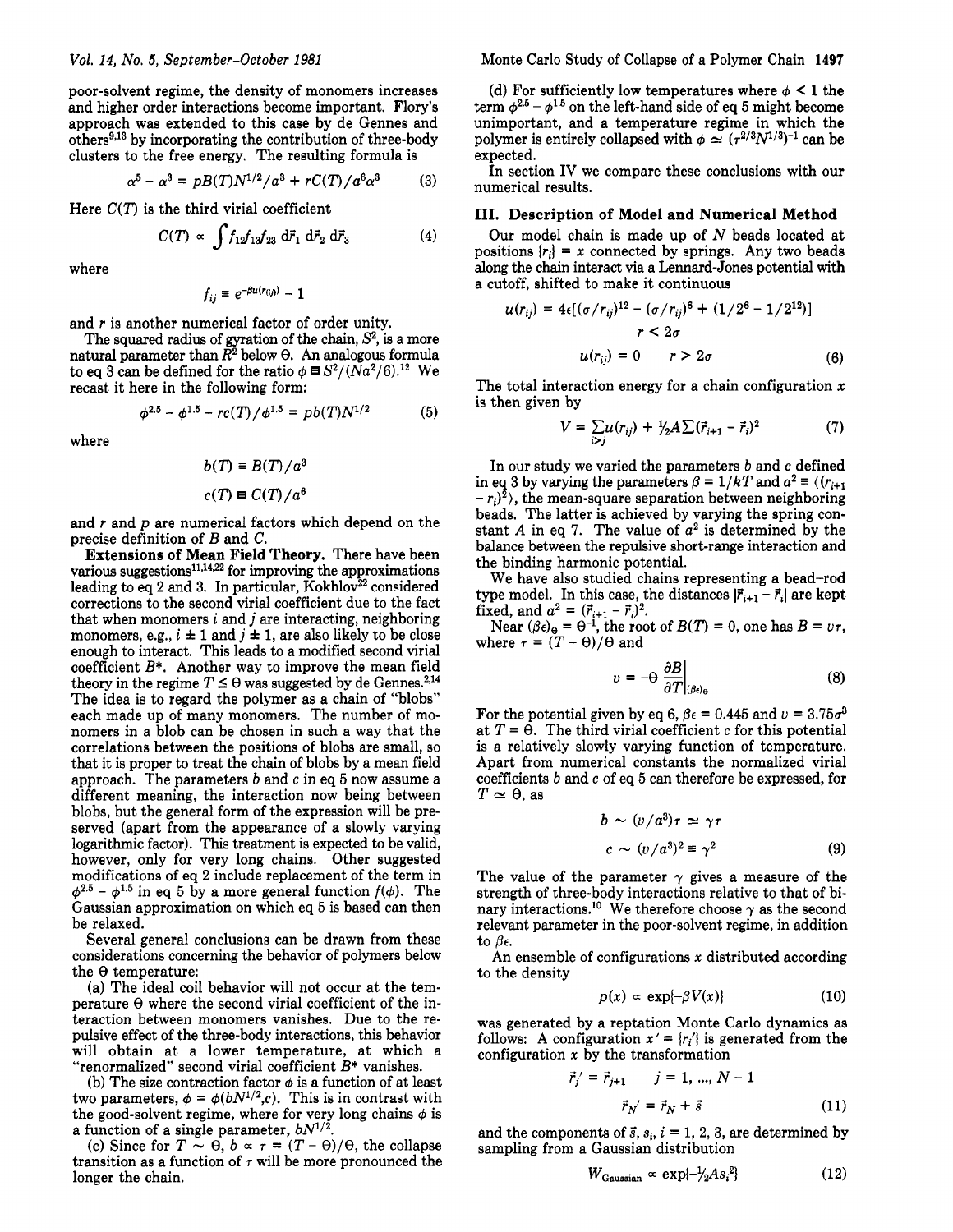With equal probability this transformation is carried backward; i.e.,  $\vec{r}_1$ ' is obtained from  $\vec{r}$  by a similar procedure. The next configuration,  $x_{\text{new}}$ , of the Markov sequence is then taken as either *x* or x'according to the Metropolis criterion

$$
x_{\text{new}} = x' \text{ if } \exp\{\beta[V(x) - V(x')] - (A/2)(\vec{r}_N^2 - \vec{r}_N^2)\} > \eta
$$
\n
$$
x_{\text{new}} = x \text{ otherwise} \tag{13}
$$

where  $\eta$  is a random number uniform on  $(0,1)$ . For the bead-rod chain a similar procedure was followed, with **3**  in eq 11 selected with random direction under the constraint  $|\vec{s}| = a$ . Also in this case the harmonic term does not appear in eq 12 and **7.** The procedure described above obeys the detailed balance condition  $p(x) \times (probability$ to go from  $x'$  to  $x$ ) =  $p(x)$  × (probability to go from x to *<sup>X</sup>*9.

The method is an extension of the "slithering snake" idea of Mandel and Wall<sup>23</sup> for generating self-avoiding walks on lattices. It leads asymptotically to the equilibrium distribution  $p(x)$  within any region of the phase space accessible from the starting configuration. It is important to note that applying the backward transformation with probability 0.5 is essential for the validity of the detailed balance condition.

The relaxation time of the reptation dynamics described above is of the order of  $\sim N^2$  MC time steps. Equilibrium averages are obtained by dividing the **total** sequence of MC steps into 15-20 blocks, each block  $> N^2$ , and obtaining the final average and the standard deviation by averaging over the block averages, excluding the first couple of blocks during which the system is still in the process of equilibration. It is clear that the relaxation time is the dominant factor determining the computer running time for an experiment. Reptation MC dynamics, while not appropriate for the simulations of real dynamics, is a relatively fast procedure for the generation of equilibrium configurations of chains **as** compared with full molecular dynamics or even with the standard  $M(RT)^2$  method with one bead moved at random in a box. (See Ceperley et **al.24** for a Monte Carlo method capable of giving both equilibrium and dynamical properties of polymer chains.)

### **IV. Numerical Results and Discussion**

The overall temperature and  $N$  dependence of the radius of gyration are presented in Figure 1, where  $\tilde{\phi} = S^2/S^2(\tilde{\theta})$ is plotted vs.  $\beta \epsilon$  for several values of chain lengths and for three different values of  $\gamma$ ,  $\gamma = 1.15, 0.5, 0.22$ .  $\tilde{\Theta} = \tilde{\Theta}(\gamma)$ is the temperature at which  $S^2 \propto N$  for a given  $\gamma$ . These three cases will be denoted for convenience as **A,** B, and C, respectively. We have employed two somewhat different models: case A corresponds to a bead-rod model (fixed distance between neighboring beads along the chain) while in cases B and C the beads are connected by springs. Analysis of the results of these two types of model for the static behavior in a good solvent indicates that the largescale configurational properties of the chains are not affected by this difference.<sup>21</sup> Thus, only the variation of  $\gamma$ between cases **A,** B, and C will be considered as relevant here.

We note that in all three cases the chains contract with decreasing temperature, with the change being more abrupt for longer chains. This is consistent with the scaling properties expressed by eq **5** and suggests, by extrapolation, that for very long chains the collapse transition will occur over a very narrow temperature range (with a sintion, that for very long chains the collapse transition will<br>occur over a very narrow temperature range (with a singular nonanalytic behavior in the limit  $N \to \infty$ ). Indeed,<br>such habitation of a sail to glabule transition such behavior of a coil-to-globule transition has been recently observed experimentally by Sun et al.7 for dilute



**Figure 1.** Dependence of the normalized radius of gyration  $\tilde{\phi}$  $\alpha \propto S^2/S^2(\theta)$  vs.  $\beta \epsilon$ , where  $\theta = \theta(\gamma)$  is the effective  $\theta$  temperature at which all the  $S^2/N$  vs.  $\beta \epsilon$  curves for a given  $\gamma$  intersect. The arrows represent the value of  $\beta \epsilon$  which corresponds to the bare arrows represent the value of  $\beta \epsilon$  which corresponds to the bare  $\theta$  temperature, for which  $B(\beta \epsilon) = 0$ .

polystyrene solution in cyclohexane. The value of **S2** for a chain of molecular weight  $M_w = 2.6 \times 10^7$  varied by an order of magnitude over a temperature range of about 1 K while smaller chains,  $M_w = 2.9 \times 10^3$ , showed a relatively slow variation of **S2** with temperature.6

While the qualitative behavior of  $\tilde{\phi}(\beta \epsilon, N, \gamma)$  presented in Figure 1 is similar for all values of  $\gamma$ , the value of  $\beta \epsilon$  at which the curves for different  $N$  intersect, i.e., at which  $S^2 \propto N$ , depends on  $\gamma$ , the effective  $\Theta$  temperature,  $\tilde{\Theta}$ , being lowered relative to the zero-order or "bare"  $\Theta$  temperature, defined by  $B(\theta) = 0$ , for higher values of  $\gamma$ . The numerical results are roughly consistent with the linear  $\gamma$  dependence of  $\tilde{\theta}$  –  $\theta$ , given by eq 5,  $\tilde{\theta}$  –  $\theta \propto \gamma/N^{1/2}$ , but  $\tilde{\theta}$  –  $\theta$  does not seem to depend on *N.* This may be interpreted **as** follows: Near  $\tilde{\theta}$ , the most important nonbinary cluster terms in the free energy are those for which nearest-neighbor monomers along the chain interact with a third monomer. Such connected many-body terms do not appear at low density for an ordinary gas of atoms. They should be proportional to  $N_{\rho}((v/a^3)^2)$  so that  $B(T)$  in eq 3 should be replaced to first order in  $\gamma$  by

$$
B^*(T) \simeq B(T) + \eta \gamma
$$

where  $\eta$  is a numerical factor. This leads to an  $N$ -independent correction to  $\theta$ .

In Figure 2 we plot the  $N$  dependence of  $S^2$  for case A at three temperatures. The lines on the log-log plots have slopes of 1.2, 1.0, and 0.66 for  $\beta \epsilon = 0.2, 0.6$ , and 0.8, respectively. We discuss these separately.

(i) The excluded volume behavior at the highest temperature,  $\beta \epsilon = 0.2$ , is characterized by  $S^2 \propto N^{2\nu}$ , with  $\nu \approx$ 0.6, in agreement with results for bead-rod chains with purely repulsive interactions. The amplitude of the *s2* vs.  $N^{2\nu}$  power law is, however, different. For purely repulsive potentials, similar to eq 6 but without the attractive well,  $S^2 \simeq 0.15a^2N^{2\nu}$ ,<sup>17</sup> while in the present case  $S^2 \simeq 0.09a^2N^{2\nu}$ . This indicates that the value of the excluded volume exponent is insensitive to the specific shape of the interaction potential and thus adds support to the idea of the universality of this exponent. The amplitude, on the other hand, depends, **as** it should, on the details of the potential.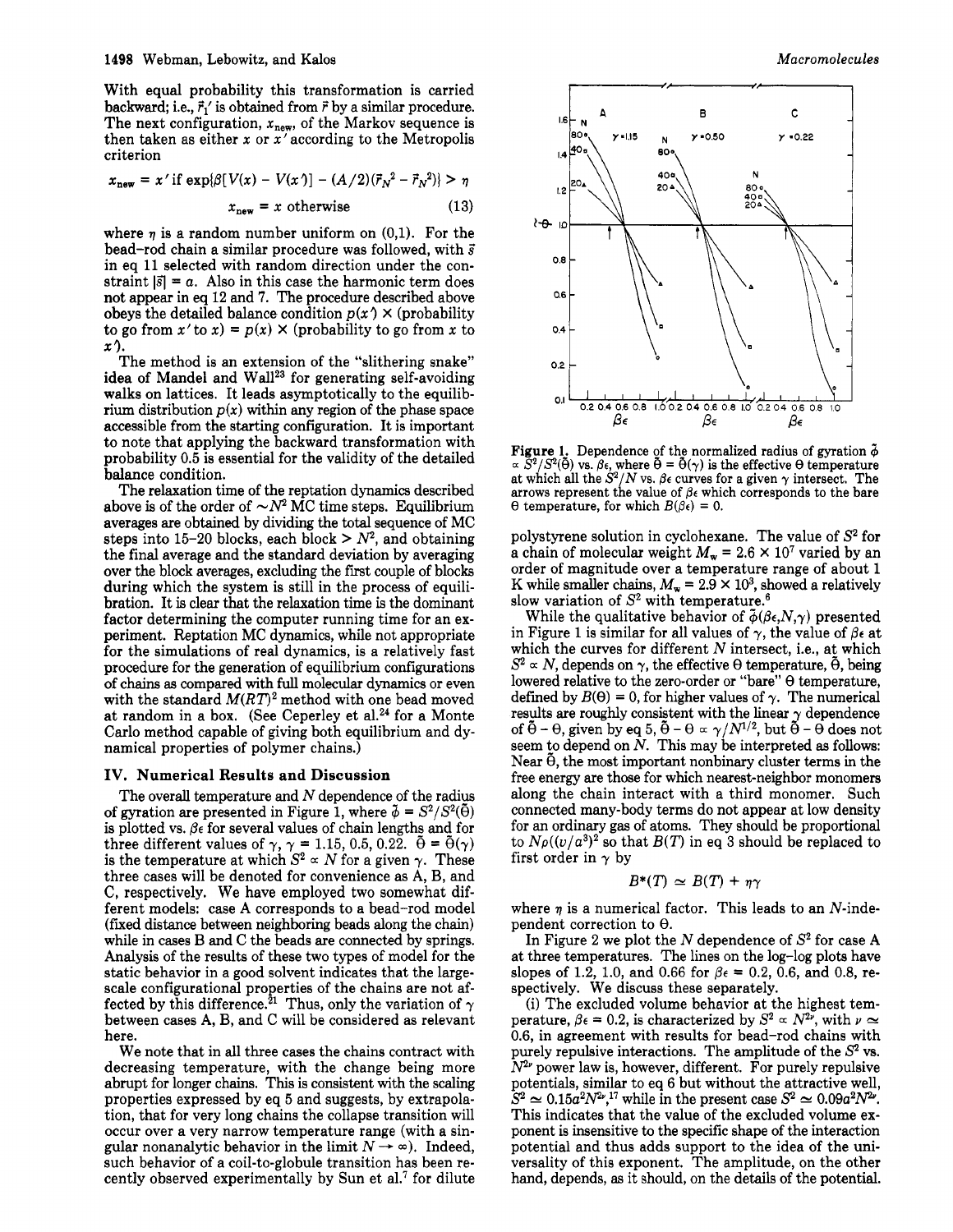

Figure 2.  $\log$ -log plot of  $S^2$  vs.  $N$  for temperatures above and below  $\tilde{\theta}$  and at  $T = \tilde{\theta}$  ( $\beta \epsilon = 0.2, 0.8$ , and 0.6, respectively). The slopes of the straight lines are **1.2,** 1.0, and 0.66.

(ii)  $\beta \epsilon \approx 0.6$  corresponds to the effective  $\theta$  temperature,  $\tilde{\theta}$ , where the cancellation between the repulsive and at-

tractive effects leads to a linear  $S^2$  vs. *N* behavior.<br>
(iii) The approximate relationship  $S^2 \sim N^{0.66}$  at  $\beta \epsilon = 0.8$ (iii) The approximate relationship  $S^2 \sim N^{0.66}$  at  $\beta \epsilon = 0.8$ <br>suggests an N-independent average density of beads,  $\rho \sim N^{1/63}$ . In terms of the blub misture of the General 4.  $N/S<sup>3</sup>$ . In terms of the blob picture of de Gennes,<sup>14</sup> the partially collapsed chain is viewed **as** made up of relatively close packed noninterpenetrating blobs whose size does not depend on *N;* their number is therefore proportional to *N.* (These blobs cannot be identified with individual beads since at  $\beta \epsilon = 0.8$  the average density of the chain is much lower than that of a fully collapsed chain.) However, the fact that the  $S^2 \cong N^{0.66}$  law is only seen in a narrow temperature range calls for some caution in the interpretation and indicates that further studies are needed.

In Figure **3** we present in more detail the behavior in the collapse transition region; log  $\tilde{\phi}$  is plotted vs. log  $|\tilde{B}|$ ,  $\tilde{B} = B(T) - B(\tilde{\theta})$ , for different values of N and  $\gamma$ . ( $\tilde{B} \propto (T)$  $-\tilde{\theta}$ / $\theta$  for  $(T - \tilde{\theta})/\theta \ll 1$ . In our case  $\tilde{B}$  is in the range  $1 < |\tilde{B}| < 5$  and there are some deviations from this linear relation.) Note that the dependence of  $\tilde{\theta}$  on  $\gamma$  apparent in Figure **1** is "transformed out" in this representation. Also, if  $\phi$  depended on N and  $\tilde{B}$  through a relationship of the type  $\tilde{\phi} \sim \tilde{\phi}[(\tilde{B}/a^3)f(N),...]$  as predicted by mean field theory, then plots of  $\log \phi$  vs.  $\log |\bar{B}|$  for different *N* would have the same shape and just be displaced along the *x* axis. This representation thus highlights the detailed shape of **S2** vs. *B* curves in the transition region. The following qualitative features are noticeable:

(a) For a fixed value of *N* the average slope in the transition region is larger for smaller values of  $\gamma$ .

(b) For a fixed value of  $\gamma$  the transition is somewhat more pronounced with increasing *N.* As already mentioned, this implied some deviation from a scaling relation of the type

$$
\tilde{\phi} \sim \tilde{\phi} [(\tilde{B}/a^3) f(N),...]
$$
 (14)

(c) The mean field result,  $\tilde{\phi} \sim |\tilde{B}|^{-2/3}$ , does not appear in the range of *B* studied here for most values of *N* and  $\gamma$ . For the case of *N* = 40 and  $\gamma$  = 1.15 the slope of log  $\phi$  vs. log  $\tilde{B}$  is close to -0.66 but that might be fortuitous.

We also plot in Figure **3** the results obtained by solving mean field eq 5. The parameter  $b(T)$  in eq 5 was identified with  $\tilde{B}(T)/a^3$  since in eq 5 at  $b = 0$ ,  $\tilde{\phi} = \text{const}$ , or  $S^2 \propto N$ . The form **of** eq **5** used was

$$
\tilde{\phi}^{2.5} - \tilde{\phi}^{1.5} - r'\gamma^2/\tilde{\phi}^{1.5} = p'[\tilde{B}(T)/a^3]N^{1/2} \qquad (15)
$$



Figure 3.  $\log$ -log plots of  $\bar{\phi}$  vs.  $|\bar{B}| \propto |B - B(\bar{\theta})|$ . The numerical results (solid lines) are compared with the solution of eq 15 (dashed lines). The dashed lines correspond to a  $\phi \propto |\vec{B}|^{-2/3}$  dependence.

with  $p' = 0.23$  and  $r' = 0.44$  for case A ( $\gamma = 1.15$ ) and  $p' = 0.23$  and  $r' = 0.93$  for case C ( $\gamma = 0.22$ ) chosen for optimal fit to our MC results.

Note that the shape of the log  $\tilde{\phi}$  vs. log  $|\tilde{B}|$  curves obtained from eq 15 depends only on the parameter  $r'\gamma^2$ . Varying  $p'$  or  $N$  just shifts this curve along the log  $|\tilde{B}|$  axis. The degree of fit does not seem to be very sensitive to the values of r' and p'.

The general form of the curves log  $\tilde{\phi}$  vs. log  $|\tilde{B}|$  obtained from eq **15** agrees qualitatively with the numerical results but not in some of the details of the transition. Both the theory and our results show a more pronounced transition for smaller values of  $\gamma$ , where the role of three-body clusters is least significant. Also, both mean field and numerical results show a displacement of the onset of the sharp transition region to higher values of log *1B1* for smaller *N* values. However, while eq **15** predicts the scaling property  $\tilde{\phi} = \tilde{\phi}(|\tilde{B}(T)|N^{1/2},...)$ , our results deviate from it somewhat. This deviation is expressed in a somewhat more abrupt transition on the log-log scale for larger values of *N.* Also, the mean field results for case C show a region **of** rather pronounced collapse transition followed by a  $|\tilde{B}(T)|^{-0.66}$  type behavior at lower temperatures, which is not generally found in our result.

**Comparison with Experiment. As** mentioned above, Sun et al.<sup>7</sup> have studied the collapse transition for polystyrene molecules of high molecular weight,  $M_w = 2.6 \times$ 10<sup>7</sup>, in cyclohexane. Their log-log plot of  $S^2$  vs.  $T - \theta$  is generally similar to our results plotted in Figure **3,** where the best agreement is with the chain of  $N = 80$  for case C. **A** more detailed comparison of the two curves reveals that the experimental results are characterized by a rather abrupt transition followed by a  $\sim |T - \tilde{\Theta}|^{-0.66}$  behavior at lower temperatures. Our results show a somewhat more gradual collapse and the  $(T - \tilde{\Theta})^{-0.66}$  dependence is not clearly manifest. Sun et al. fit their result to a solution of an equation analogous to eq 15, with  $(r)^2 \gamma^2 = 0.027$  (vs.  $(r)^2 \gamma^2 \sim 0.04$  for our results), i.e., with a still lower value of  $\gamma$  than ours. The number of statistical units, analogous to the beads in our chain, in a polystyrene molecule of  $M_{\rm w}$ <br> $\sim 2.6 \times 10^7$  is of the order of  $10^4$ , i.e., much higher than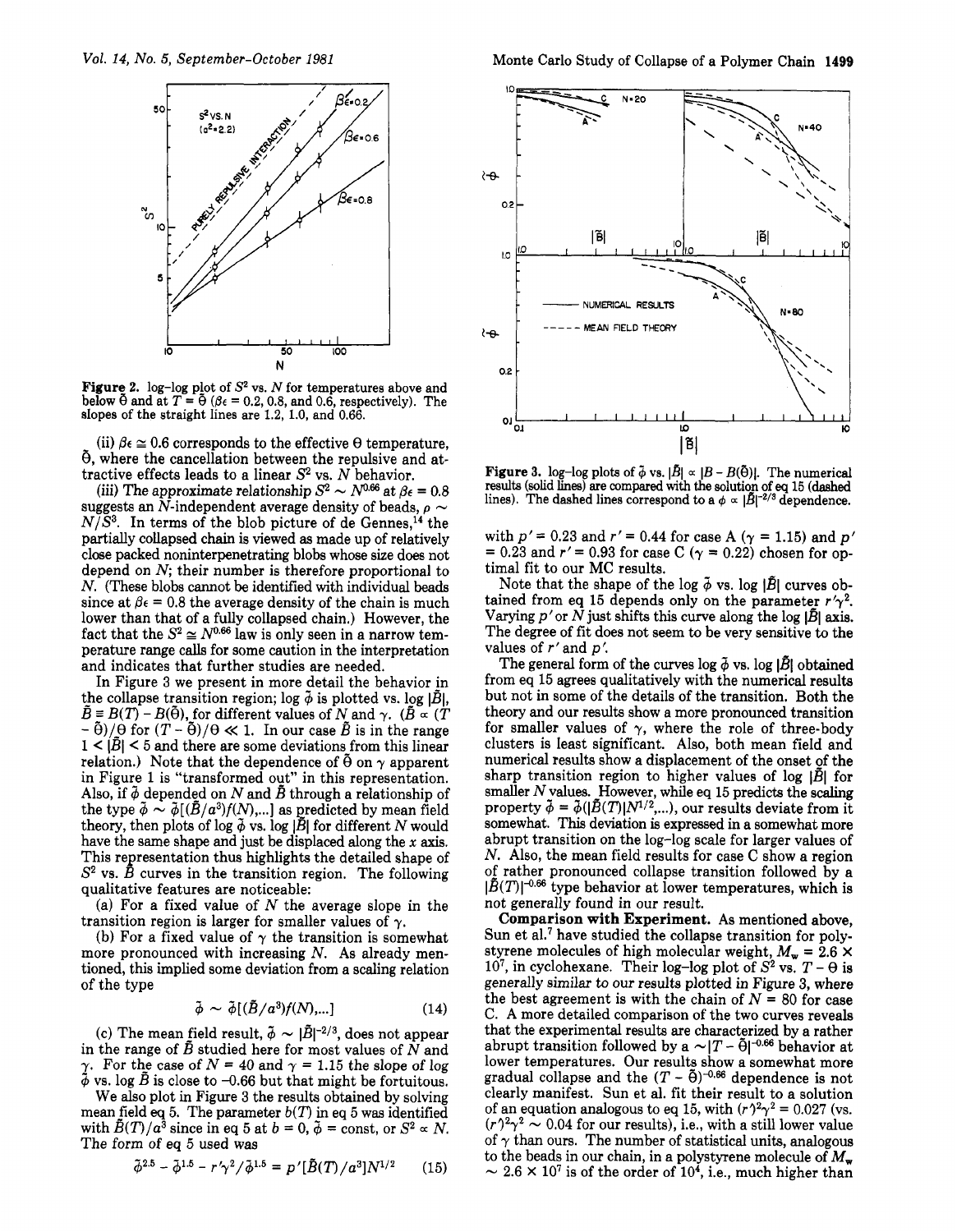

Figure 4. Expansion factor of the squared end-to-end distance, C for  $N = 80$ . The dashed line represents numerical results for purely repulsive interactions. Inset:  $\alpha^2$  plotted vs.  $\tilde{Z} \propto (3/2)$  $(2\pi)^{3/2}$ *j* $\tilde{B}(T)|N^{1/2}/a^3$  (solid line) and  $R^2/R^2$ ( $\tilde{\Theta}$ ) plotted vs.  $\tilde{Z}$  (dotted line) for cases A and C. The dashed line represents the results for purely repulsive interactions. *a a* $R^2/Na^2$ **, plotted vs.** *Z* $\alpha$  **(3/2** $\pi$ **)<sup>3/2</sup>** *B***(***B***<sub>***c***</sub>)***N***<sup>1/2</sup>***a***<sup>3</sup> for cases A and** 

our  $N = 80$ . It thus appears from this comparison and from our data for different values of *N* that longer chains correspond in some way to smaller values of  $\gamma$ .

A possible argument for this behavior, using de Gennes' procedure of renormalization along the chain may be made **as** follows: If the chain is viewed **as** made\_up of subchains or blobs of *n* units each, one can define  $\bar{b}_n$  and  $\bar{c}_n$  as the second and third virial coefficients for the interactions between blobs. de Gennes argues that  $\tilde{c}_n$  is a decreasing function of *n* at  $T \leq \tilde{\theta}$ .<sup>14</sup> As shown in ref 3, the mean field formula, eq 5, should be applied to the sequence of blobs rather than to the sequence of monomers. When a macromolecule of size  $N_m$  is compared with a model chain of *N* beads, each bead represents a blob of  $n = N_m/N$  units. romolecule of size  $N_m$  is compared with a model chain of  $N$  beads, each bead represents a blob of  $n = N_m/N$  units.<br>If in the limit  $n \to \infty$ ,  $\tilde{c}_n \to c^*$ , then for molecules that are If in the limit  $n \to \infty$ ,  $\tilde{c}_n \to c^*$ , then for molecules that are not very long a higher value of  $N_m$  might indicate a lower value of  $\tilde{c}$  (or lower value of  $\gamma$ ). Further numerical studies would be required to study this effect. The experimental results of Nierlich et al.<sup>6</sup> for short macromolecules  $(M_{\rm w} =$ results of Nierlich et al.<sup>6</sup> for short macromolecules ( $M_w$  = 2.9 × 10<sup>4</sup>,  $N_m \sim 20$ ) show a gradual contraction instead of a sharp collapse. It would be worthwhile to study this transition experimentally over a wide range of  $M_{\rm w}$  and  $N_{\rm m}$ in order to clarify this important point.

The Crossover Regime:  $T \gtrsim \theta$ . Recently we discussed the dependence of the size,  $R^2$  or  $S^2$ , of a chain with purely repulsive interactions on the strength of the excluded volume interaction (as expressed by the binary cluster integral  $B$  defined by eq 1).<sup>21</sup> Here we examine the crossover from quasi-ideal coil behavior in the *8* region to excluded volume behavior at higher temperatures for the more general interactions studied in the present work.

The dependence of the expansion factor of the squared end-to-end distance  $\alpha^2 \propto R^2/Na^2$  on  $Z \propto (3/2\pi)^{3/2}B(\beta\epsilon,$  $a_0N^{1/2}/a^3$  for fixed *N*,  $N = 80$ , for case A and case C at temperatures  $T > \theta$  and for purely repulsive interactions is shown in Figure 4. In the case of the purely repulsive interaction, the value of *B* was varied by varying  $\sigma/a$  while  $\beta \epsilon$  was kept fixed, whereas in the present case  $B$  is varied by varying  $\beta \epsilon$  while  $\sigma/a$  is fixed. It is interesting to note that  $\alpha^2(Z, N = 80)$  for case C agrees closely with  $\alpha^2(Z, N = 1)$ 80) for the repulsive interaction in the region  $0 < Z \le 0.5$ . For case A, however,  $\alpha^2(Z, N = 80)$  vs. *Z* is markedly different. It might be more appropriate to compare these two cases when  $\alpha^2$  is plotted vs.  $\tilde{Z} \propto [(3/2\pi)^{3/2} \tilde{B}(T)] N^{1/2}/\alpha^3$ .

This plot is shown in the inset. An even more general comparison between these cases, plots of  $R^2/R^2(\bar{\Theta})$  vs.  $\bar{Z}$ is also presented. In all these representations there is a significant difference between the crossover from *8* behavior to excluded volume behavior in the case of repulsive interactions and in case A. This difference might be due to several factors, which are probably related to each other:

(a) Interactions between beads that are next nearest neighbors along the chain. This leads to correlations between the directions of subsequent links of the chain such that  $\langle \cos \delta \rangle \propto (\sigma/a)^2 \sim \gamma^{2/3}$  (where  $\delta$  is the angle between subsequent links). This effect would be more pronounced in case A than in case  $C$ , would result in an expansion of the chain near  $T \sim \tilde{\theta}$ , but would not affect the linear N dependence of  $R^2$  in this region. It is interesting in this context to compare our case A (with  $(\sigma/a)^2 = 0.45$  and  $(R^2/Na^2)|_{T=\tilde{\theta}} = 1.4$ ) with the results of ref 15 (where  $(\sigma/a)^2$ )  $= 1$  and  $(\overline{R^2}/Na^2)|_{T=\tilde{\theta}} = 1.7$ .

(b) Three-body clusters of beads i, *j, k* such that, for example,  $|i - j| = 1$  and  $|i - k|$ ,  $|j - k| \gg 1$  (or higher order terms of a similar nature). The contribution of such terms to the free energy is of the order of  $\gamma^2 \sim (\sigma/a)^6$ . As disto the free energy is of the order of  $\gamma^2 \sim (\sigma/a)^6$ . As discussed above these effects could, in principle, be accounted for by a definition of a renormalized cluster integral  $B^* = B^*(B,\gamma,\beta\epsilon,...)$ . The dependence of  $\alpha^2$  on  $B^*$  would be different from the dependence on *B*, and  $\alpha^2(B*N^{1/2}/a^3,...)$ might then be similar for the three cases compared.

(c) "Long-range" three-body clusters of beads *i, j, k* such that  $|i-j|, |i-k|, |j-k| \gg 1$ . These terms are also of order  $\gamma^2 \sim (\sigma/a)^6$ .

All three of these contributions vanish in the limit  $\sigma/a$ <br>  $\rightarrow 0$ , which could explain why case C agrees quite well with<br>
the repulsive case for *Z*  $\leq$  0.4. In this *Z* region,  $(\sigma/a)^3 \ll$ <br>  $\geq$ <br>  $\sim$  1 in both seem se the repulsive case for  $Z \le 0.4$ . In this Z region,  $(\sigma/a)^3 \ll 1$  in both cases. For case A, on the other hand,  $(\sigma/a)^3 \sim$ **<sup>1</sup>**for all *2* values.

In ref 21 we compared the crossover function  $\psi(z)$ , which is the limit of  $\alpha^2(\bar{Z},N)$  as  $(\sigma/a)^3 \to 0$ ,  $N \to \infty$  such that  $Z \propto (\sigma/a)^3 N^{1/2}$  remains finite, deduced from our simulations with experimental data for polystyrene molecules in cyclohexane. We found good agreement between our results and the experimental data. This suggests that three-body interactions, short-range correlations, etc. do not affect significantly the asymptotic behavior of very long flexible chains. It seems possible that even for bead chains with  $\sigma/a \sim 1$  the universal crossover behavior will be recovered in the limit of very large *N.* 

**Acknowledgment.** This work was supported in part by AFOSR Grant No. 78-3522 and by US. DOE Contract DE-AC02-76ER03077. Acknowledgment is also made to the donors of the Petroleum Research Fund, administered by the American Chemical Society, for partial support of this research.

#### **References and Notes**

- **(1)** Flory, P. J. "Principles of Polymer Chemistry"; Cornell University Press: Ithaca, N.Y., **1971.** *Science* **1977,** 188, **1268.**
- (2) de Gennes, P. G. "Scaling Concepts in Polymer Physics"; Cornell University Press: Ithaca, N.Y., 1979.
- (3) Chinai, S. N.; Samuels, R. J. J. *Polyrn. Sci.* **1956,** 19, **463.**
- **(4)** Farnoux. B. J. *Phvs. (Orsav. Fr.)* **1978. 39. 77. (5)** Slagowski, **E.** L.; Tsai,'B.; McIntyre, D. *hfacrornolecules* **1976,**  9, **687.**
- **(6)** Nierlich, M.; Cotton, J. P.; Farnoux, B. J. *Chern. Phys.* **1978, 69, 1379.**
- **(7)** Swislow, **G.;** Sun, S. T.; Nishio, I.; Tanaka, T. *Phys. Rev. Lett.*  **1980, 44, 796.** Sun, **S. T.;** Nishio, I.; Swislow, G.; Tanaka, T., preprint.
- (8) Stockmayer, W. H. *Makrornol. Chern.* **1960, 35, 54.**
- **(9)** de Gennes, P. G. J. *Phys., Lett. (Orsay, Fr.)* **1975, 36, L-55. (10)** Moore. M. J. *Phvs. A* **1977.** *10.* **305.**
- 
- **(11)** Lifshitz, I. N.; Grosberg, **A.** Y:; Khokhlov, **A.** R. *Reu. Mod. Phys.* **1978,50,683.**